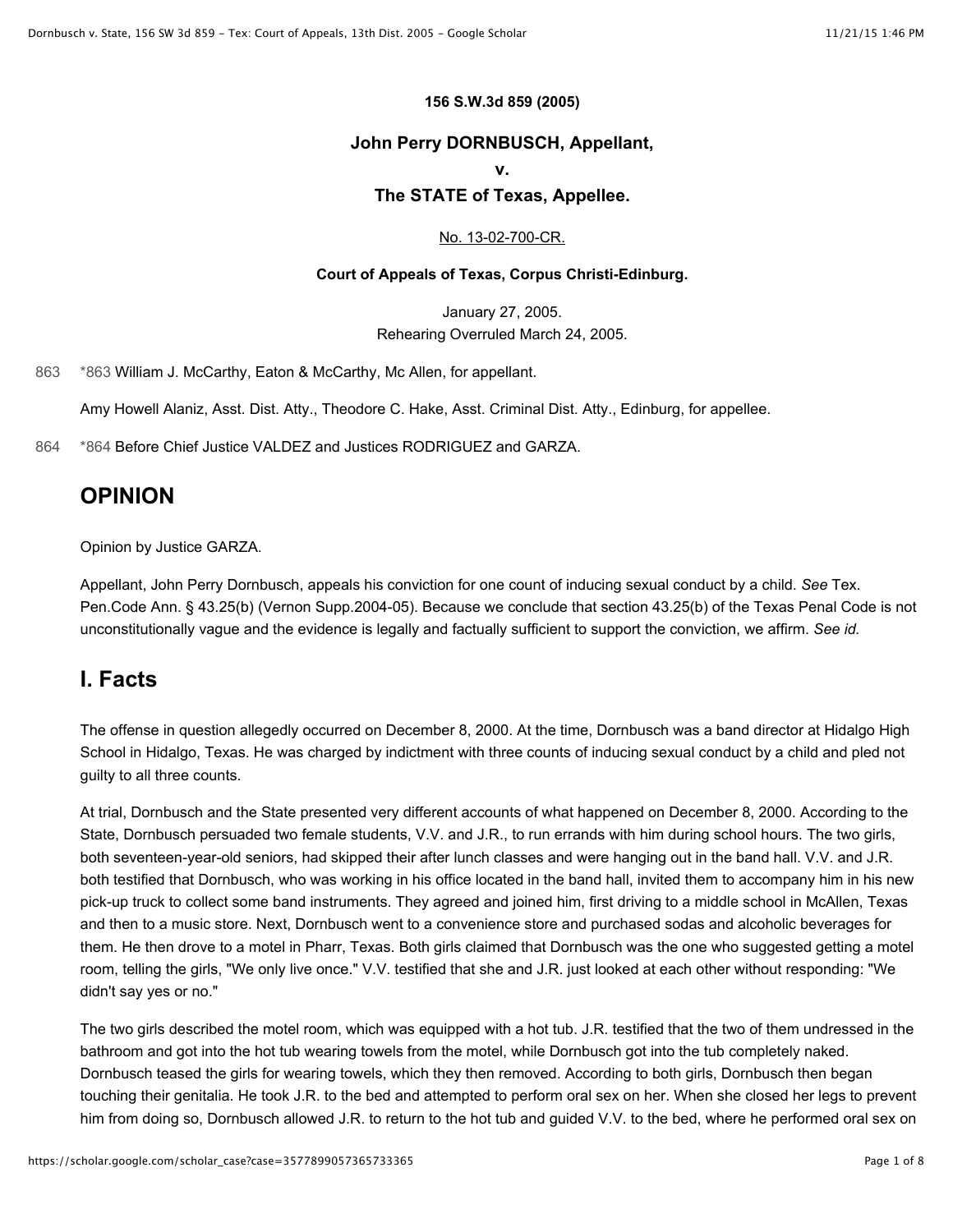her. Afterward, the three of them left the motel. Dornbusch dropped J.R. off at her home around 4 p.m. and then returned to the high school with V.V.

Several witnesses verified various parts of the girls' testimony. The clerk at the motel, Beth Hamill, identified Dornbusch in court as the man to whom she had rented the hot tub room at 2:11 p.m. According to Hamill, the man had identified himself as "James Ferris" and paid for the room in cash without showing identification.

Marshall Doherty, the owner of the motel, testified that a registration card was filled out by a man matching Dornbusch's description on December 8, 2000. He also testified to having picked Dornbusch's picture out of the faculty photographs from a Hidalgo High School yearbook when asked by a school investigator to identify the man who rented the room.

Kenneth Crawford, a handwriting expert, identified at least thirteen similarities between the handwriting on the registration card [865](https://scholar.google.com/scholar_case?case=3577899057365733365#p865) and Dornbusch's handwriting, [\\*865](https://scholar.google.com/scholar_case?case=3577899057365733365#p865) but he could not conclude with scientific certainty that Dornbusch had filled out the card.

Irma Molina, the principal of Hidalgo High School, testified that she took statements from both V.V. and J.R. regarding the events in question. She also had both girls separately draw diagrams of the motel and the motel room. She testified that the diagrams drawn by the girls corresponded to the layout of the actual motel and the hot tub room rented by "James Ferris."

Domenica Salinas, who lived with J.R. at the time, saw Dornbusch drive to J.R.'s house around 4 p.m. in a blue pick-up truck and watched J.R. enter the house.

Dr. Daniel King, the school superintendent, directed much of the school's investigation into the allegations against Dornbusch. He testified to having received a copy of the registration card from the motel and discovering that the first six digits of the driver's license number on the card were identical to the first six digits of Dornbusch's license (only the last two numbers were different). He also noted that the post office box number on the registration card was the same as Dornbusch's mail box number, though the cities were different. Dr. King also obtained videotapes from school security cameras for the day in question. They showed Dornbusch's truck entering the school parking lot at 4:11 p.m. and Dornbusch entering the band hall shortly thereafter accompanied by an unidentified female. The tapes were admitted as evidence.

Dornbusch testified to a very different version of events. He denied being with the girls on December 8 and denied having any sexual contact with either of them. Dornbusch testified that he left school after 1 p.m. and met his mother at home. They went to lunch together from approximately 2:30 to 3:30 p.m. He then ran errands until around 4 p.m., when he returned to campus. One of the errands was to check on instruments being repaired at a music store. Dornbusch's mother, Frances Ann Dornbusch, provided corroborative testimony. In addition, Dornbusch's wife testified that he was at home at 2:30 p.m. because he called her from their home phone at that time. As evidence of these events, Dornbusch produced copies of a check made out to the restaurant where he and his mother ate lunch, cell phone records for the day in question, and invoices from an instrument repair shop he allegedly visited that afternoon. Upon deliberation, the jury found Dornbusch guilty of one count for inducing V.V. to engage in oral sex on December 8, 2000. Dornbusch was sentenced to two years' imprisonment, suspended for a term of two years' community supervision.

Dornbusch now raises ten issues on appeal; however, as several of the issues are either repetitive or interrelated, we restate them as follows:<sup>[1]</sup> (1) section 43.25(b) of the Texas Penal Code, under which Dornbusch was convicted, is void because it is unconstitutionally vague; (2) there was legally and factually insufficient evidence to support the jury's finding of "inducement" or "knowing the character and content thereof"; (3) Dornbusch's conviction violates the legislature's intent that section 43.25(b) apply only in the context of commercial, pornographic sexual performances; (4) there was factually insufficient evidence to support the motel clerk's in-court identification of Dornbusch; and (5) the trial court erred by denying Dornbusch's motion for a directed verdict because there was legally and factually insufficient evidence to support the conviction.

### 866 [\\*866](https://scholar.google.com/scholar_case?case=3577899057365733365#p866) II. Constitutionality of Penal Code Section 43.25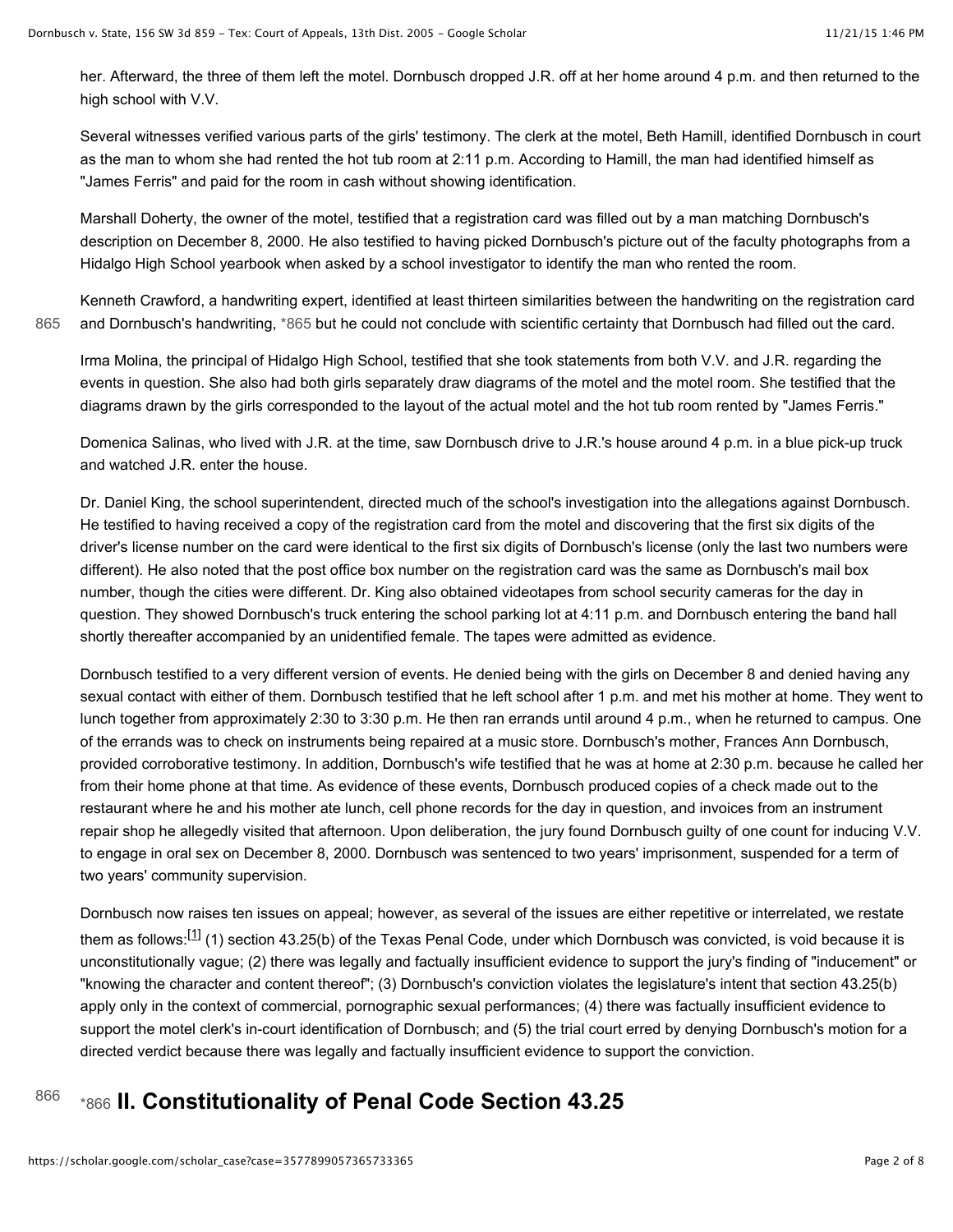Dornbusch contends that section 43.25(b) is unconstitutionally vague and therefore void. *See id.* He argues that his conviction under section 43.25(b) violates his rights to due process and due course of law under the constitutions of the United States and Texas. *See id.*

The language of section 43.25(b) is as follows: "A person commits an offense if, knowing the character and content thereof, he employs, authorizes, or induces a child younger than 18 years of age to engage in sexual conduct or a sexual performance." *Id.*  $[2]$  Dornbusch argues that the terms "induce" and "knowing the character and content thereof" are unconstitutionally vague because they fail to provide fair notice of the proscribed conduct and create the potential for arbitrary and selective law enforcement. *See id.* We will review the constitutionality of the statute to address these due process and due course of law concerns, and to avoid repetition, we will also decide Dornbusch's challenges to the legal and factual sufficiency of the evidence on the elements of "inducement" and "knowing the content and character thereof." *See id.*

When reviewing the constitutionality of a statute, we presume that the statute is valid and that the legislature did not act unreasonably or arbitrarily in enacting it. *Rodriguez v. State,* [93 S.W.3d 60, 69 \(Tex.Crim.App.2002\);](https://scholar.google.com/scholar_case?case=4293521260373489676&hl=en&as_sdt=6,44) *see also* Tex. Gov't Code [Ann. § 311.021 \(Vernon 1998\). The burden is on appellant to prove the statute is unconstitutional.](https://scholar.google.com/scholar_case?case=4293521260373489676&hl=en&as_sdt=6,44) *See Rodriguez,* 93 S.W.3d at [69. The statute must be upheld if it can be reasonably construed as constitutional.](https://scholar.google.com/scholar_case?case=15175717421411293273&hl=en&as_sdt=6,44) *Brenneman v. State,* 45 S.W.3d 729, 732 (Tex.App.-Corpus Christi 2001, no pet.).

Dornbusch contends that section 43.25(b) is vague on its face within the meaning of the due process clause. *See* § 43.25(b). To prevail, Dornbusch must first show that the statute is unconstitutional as applied to him. *See Brenneman,* [45 S.W.3d at 732.](https://scholar.google.com/scholar_case?case=15175717421411293273&hl=en&as_sdt=6,44)

A statute is void for vagueness if it fails to give a person of ordinary intelligence fair notice that his or her contemplated conduct is forbidden or if it encourages arbitrary and erratic arrests and convictions. *Id.* A statute is not vague or indefinite merely because some of its words or phrases are not specifically defined. *Id.* A statute provides fair notice to citizens and adequate [guidelines for law enforcement if it "communicates its reach in words of common understanding."](https://scholar.google.com/scholar_case?case=12353800456321460531&hl=en&as_sdt=6,44) *State v. Markovich,* 77 S.W.3d 274, 280 (Tex.Crim.App.2002) (citing *Boos v. Barry,* [485 U.S. 312, 322, 108 S.Ct. 1157, 99 L.Ed.2d 333 \(1988\)\)](https://scholar.google.com/scholar_case?case=11521369497390894679&hl=en&as_sdt=6,44).

# **A. Inducement**

### **1. Unconstitutional Vagueness**

We begin with the word "induce." *See* § 43.25(b). "Induce" is not defined by the penal code. *See id.* We adopt the word's meaning in common usage, *see* Tex. Gov't Code Ann. § 311.011(a) (Vernon 1998), which is "to move by persuasion or influence" or "to bring about by influence." Webster's Collegiate Dictionary, 10th ed.1996.

[\\*867](https://scholar.google.com/scholar_case?case=3577899057365733365#p867) To decide Dornbusch's constitutional challenge, we must determine whether, in common understanding, Dornbusch's alleged conduct brought about V.V.'s sexual conduct through persuasion or influence. *See Markovich,* [77 S.W.3d at 280;](https://scholar.google.com/scholar_case?case=12353800456321460531&hl=en&as_sdt=6,44) *Brenneman,* [45 S.W.3d at 732.](https://scholar.google.com/scholar_case?case=15175717421411293273&hl=en&as_sdt=6,44) It is uncontested that Dornbusch was substantially older than V.V. Also, as an educator at her high school, Dornbusch was in a position of authority over V.V. According to the State's evidence, appellant requested that V.V. and J.R. accompany him on errands away from campus; provided the girls with alcohol, even though they were both minors; drove them to an out-of-town motel on his own initiative; urged them to undress and enter the hot tub with him; and made unsolicited sexual advances in the hot tub and on the motel room bed. In sum, Dornbusch constructed a situation in which V.V. was unlikely to have the ability to refuse his advances: she was miles away from school (where she was supposed to be) and her only alternative to acquiescing to Dornbusch's advances was to call someone to pick her up from an out-of-town motel, after she had consumed alcohol in the middle of a school day. We conclude that a scenario such as this, where a person of authority creates a situation in which a teenager would find it almost impossible to deny a sexual advance, can be fairly considered to constitute inducement in the common understanding of the term. *See Markovich,* [77 S.W.3d at 280.](https://scholar.google.com/scholar_case?case=12353800456321460531&hl=en&as_sdt=6,44) [867](https://scholar.google.com/scholar_case?case=3577899057365733365#p867)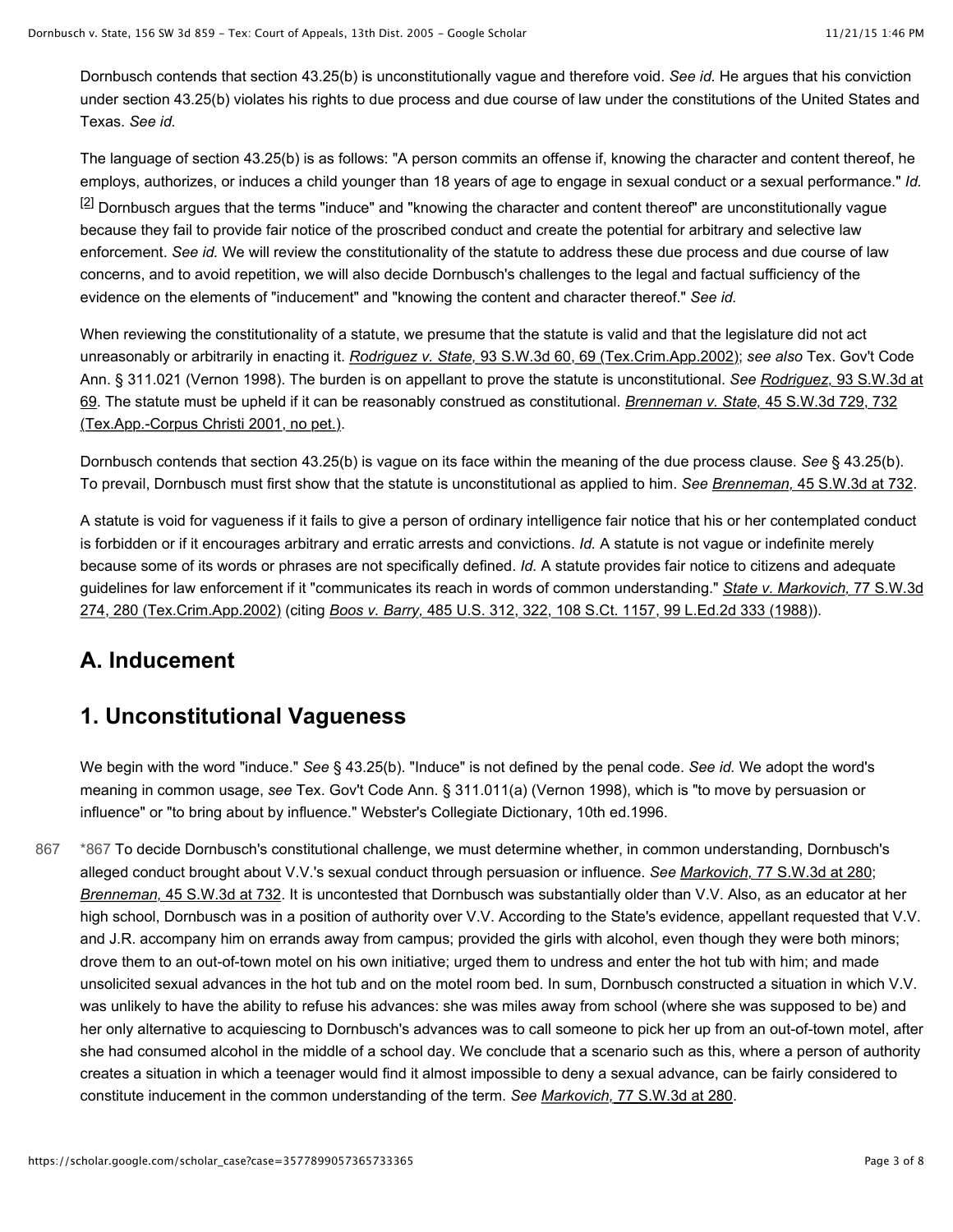We hold that the statute was not impermissibly vague as applied to Dornbusch's conduct. The statute forbids inducement of sexual conduct by a child under eighteen years of age, and according to the State's evidence, Dornbusch did exactly that: he induced (he used persuasion and influence to bring about) V.V.'s sexual conduct. *See* § 43.25(b).

Dornbusch maintains that no inducement occurred because he did not have sexual contact with V.V. and, in the alternative, if he did, he did not offer V.V. anything in exchange for the sexual contact; however, the statute does not require that any benefit be provided, nor is such a requirement inherent in the common understanding of the word "induce." *See id.* Dornbusch also argues that no inducement occurred because he did not explicitly discuss having sex with V.V. Again, nowhere in the statute, nor in the common understanding of the word, is there any requirement that inducement be verbal and explicit. *See id.* We conclude that Dornbusch's alleged actions constituted inducement in the commonly understood meaning of the word and the statute was not unconstitutionally vague with regard to his alleged conduct. *See Brenneman,* [45 S.W.3d at 732.](https://scholar.google.com/scholar_case?case=15175717421411293273&hl=en&as_sdt=6,44) We therefore overrule Dornbusch's constitutional challenge to the word "induce."<sup>[3]</sup>

### **2. Legal and Factual Sufficiency of the Evidence to Prove Inducement**

We now turn to the legal and factual sufficiency of the evidence to prove inducement. When reviewing the legal sufficiency of the evidence, an appellate court must view the evidence in the light most favorable to the verdict and determine whether any rational trier of fact could have found the essential elements of the crime beyond a reasonable doubt. *See Jackson v. Virginia,* [443 U.S. 307, 319, 99 \\*868 S.Ct. 2781, 61 L.Ed.2d 560 \(1979\). The fact finder is the exclusive judge of the credibility of](https://scholar.google.com/scholar_case?case=304542350697975194&hl=en&as_sdt=6,44) witnesses and the weight of their testimony, and the reviewing court must therefore resolve any evidentiary conflicts in favor of its verdict. *See id.; Jones v. State,* [944 S.W.2d 642, 647 \(Tex.Crim.App.1996\).](https://scholar.google.com/scholar_case?case=4660818809744667569&hl=en&as_sdt=6,44)

The factual sufficiency of the evidence is reviewed under a different standard. In a factual sufficiency analysis, all of the evidence (both for and against the verdict) is considered in a neutral light. *Clewis v. State,* 922 S.W.2d 126, 129 [\(Tex.Crim.App.1996\). The reviewing court must determine whether the verdict is so contrary to the overwhelmin](https://scholar.google.com/scholar_case?case=4902905385761367106&hl=en&as_sdt=6,44)g weight of the [evidence as to be clearly wrong and unjust such that fairness demands that the verdict be overturned.](https://scholar.google.com/scholar_case?case=6229464236220259481&hl=en&as_sdt=6,44) *Rojas v. State,* 986 S.W.2d 241, 247 (Tex.Crim.App.1998); *Clewis,* [922 S.W.2d at 129.](https://scholar.google.com/scholar_case?case=4902905385761367106&hl=en&as_sdt=6,44) In conducting a factual sufficiency review, the court must be deferential to the existing verdict in order to avoid substituting its judgment for that of the fact finder, which maintains its role as the evaluator of the weight and credibility of testimony. *Johnson v. State,* [23 S.W.3d 1, 7 \(Tex.Crim.App.2000\).](https://scholar.google.com/scholar_case?case=7361017329900017150&hl=en&as_sdt=6,44)

We begin with legal sufficiency. Applying the commonly understood meaning of the word induce and reviewing the evidence in the light most favorable to the verdict, we conclude that the evidence was legally sufficient to support a finding of inducement. We base this conclusion on the same considerations that led us to conclude that section 43.25(b) was not impermissibly vague as applied to Dornbusch. *See* § 43.25(b). When viewed in the light most favorable to the verdict, the evidence previously discussed shows that Dornbusch used persuasion and influence to bring about V.V.'s sexual conduct. The evidence was therefore legally sufficient to prove inducement.

Turning to factual sufficiency, we note that Dornbusch both denies engaging in any sexual activity with V.V. and argues that V.V.'s story would not amount to inducement even if it were true. Specifically, Dornbusch argues that V.V.'s testimony proves there was no inducement because she stated that she was not offered money, grades, or favors in exchange for consenting to oral sex; she was not threatened; she knew what she was doing and gave her consent; she did not put up a fight or object to Dornbusch's advances; and she was not intoxicated when she engaged in the sexual conduct.

We disagree. The proof of guilt is not outweighed by the exonerative evidence cited by Dornbusch. Regardless of whether V.V. consented to the sexual conduct or if Dornbusch never promised her anything in return for sex, the evidence still shows that Dornbusch induced V.V.'s sexual conduct by using his position of authority to create a situation in which V.V. was afraid or unable to refuse his sexual advances. Dornbusch seems to read the word "induce" as meaning "force," but we do not equate the terms.

[868](https://scholar.google.com/scholar_case?case=3577899057365733365#p868)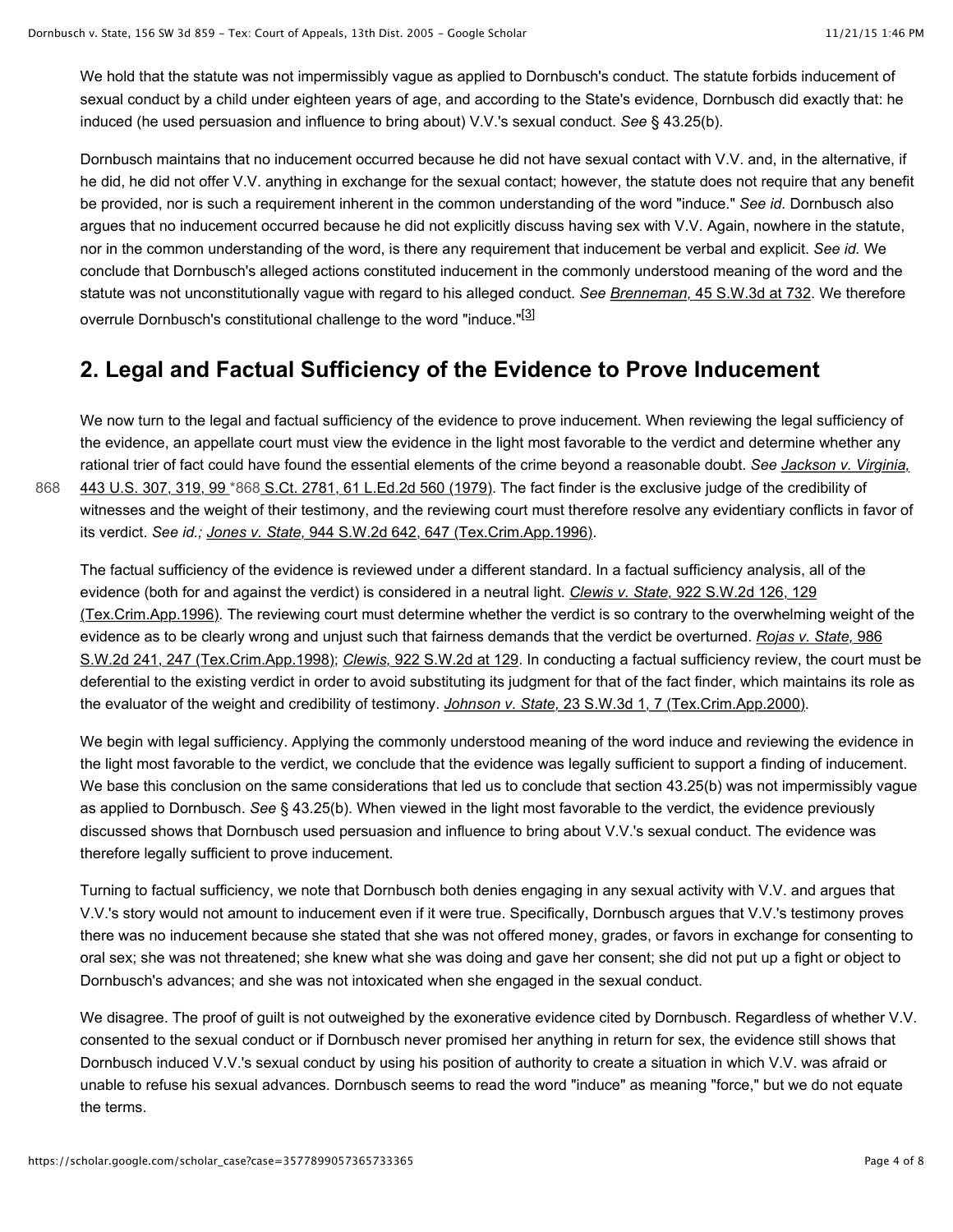In addition, the evidence produced by Dornbusch to disprove the occurrence of the motel encounter does not outweigh the evidence favoring the verdict. Although Dornbusch provided an alibi that was corroborated by his mother's testimony and other evidence, there is overwhelming evidence in the record to support the State's version of events, including testimony from the motel's employees, the two students involved in the encounter, and various administrative personnel from the school. Accordingly, we conclude that the evidence was both legally and factually sufficient to support the verdict. Dornbusch's sufficiency challenges to the word "induce" are overruled.

### 869 [\\*869](https://scholar.google.com/scholar_case?case=3577899057365733365#p869) **B. Knowing the Character and Content Thereof**

### **1. Unconstitutional Vagueness**

Dornbusch also argues that section 43.25(b) is void because of the vagueness of the clause "knowing the content and character thereof." *See id.* Dornbusch argues that under the code construction act, the entire statute is presumed to be effective. *See* Tex. Gov't Code Ann. § 311.021(b). All words must be given effect and none can be treated as mere surplusage. *See Williams v. State,* [940 S.W.2d 802, 806 n. 4 \(Tex.App.-Fort Worth 1997, pet. ref'd\).](https://scholar.google.com/scholar_case?case=3627215544886165701&hl=en&as_sdt=6,44) According to Dornbusch, there is a problem with the phrase "knowing the character and content thereof" in section 43.25(b) because it is meaningless in nonpornographic or non-commercial settings such as his case. *See* § 43.25(b). As he puts it: "There is simply no situation in which a person who ... induces a person younger than eighteen to engage in sexual conduct would not know the character and content thereof. Thus, this phrase is surplusage or meaningless."

We disagree. The phrase "knowing the character and content thereof" establishes the necessary *mens rea* of the offense and distinguishes section 43.25(b) from purely statutory offenses. *See id.; see also* Tex. Pen.Code Ann. § 6.02(a) (Vernon 2003) (stating that a person does not commit an offense unless he intentionally, knowingly, recklessly or with criminal negligence engages in the proscribed conduct). The phrase precludes criminal culpability from arising unless the actor knows that the conduct induced is sexual in nature. Dornbusch has not demonstrated that this portion of the statute is unconstitutionally vague as applied to his actions. *See Brenneman,* [45 S.W.3d at 732](https://scholar.google.com/scholar_case?case=15175717421411293273&hl=en&as_sdt=6,44). His issue is overruled.

# **2. Legal and Factual Sufficiency of the Evidence to Prove the Element of Knowing the Character and Content Thereof**

The standards of review for legal and factual sufficiency challenges are stated above, and we proceed without reiterating them. Dornbusch argues that no one can induce sexual conduct without knowing the character and content of the conduct induced. We understand this to mean that evidence sufficient to prove inducement will also prove the element of knowing the character and content thereof. We have already concluded that the evidence was both legally and factually sufficient to prove Dornbusch induced V.V.'s sexual conduct. According to Dornbusch's statement of the law, this evidence also proves that he knew the character and content of V.V.'s conduct.

There is no evidence that Dornbusch was incompetent or otherwise unable to understand the nature of the conduct he induced. Instead, the State's evidence tends to establish the opposite: Dornbusch was well aware that the conduct induced was sexual in nature. He purchased alcoholic beverages for the girls; rented a motel room with a hot tub; removed his clothes and entered the tub; had the girls do the same; and then led each naked girl to the bed, where he attempted to perform oral sex on both girls. We conclude that these actions establish the knowledge required by section 43.25(b). *See* § 43.25(b). Accordingly, the issue is overruled.

# **III. Section 45.23(b) in a Non-Pornographic, Non-Commercial Context**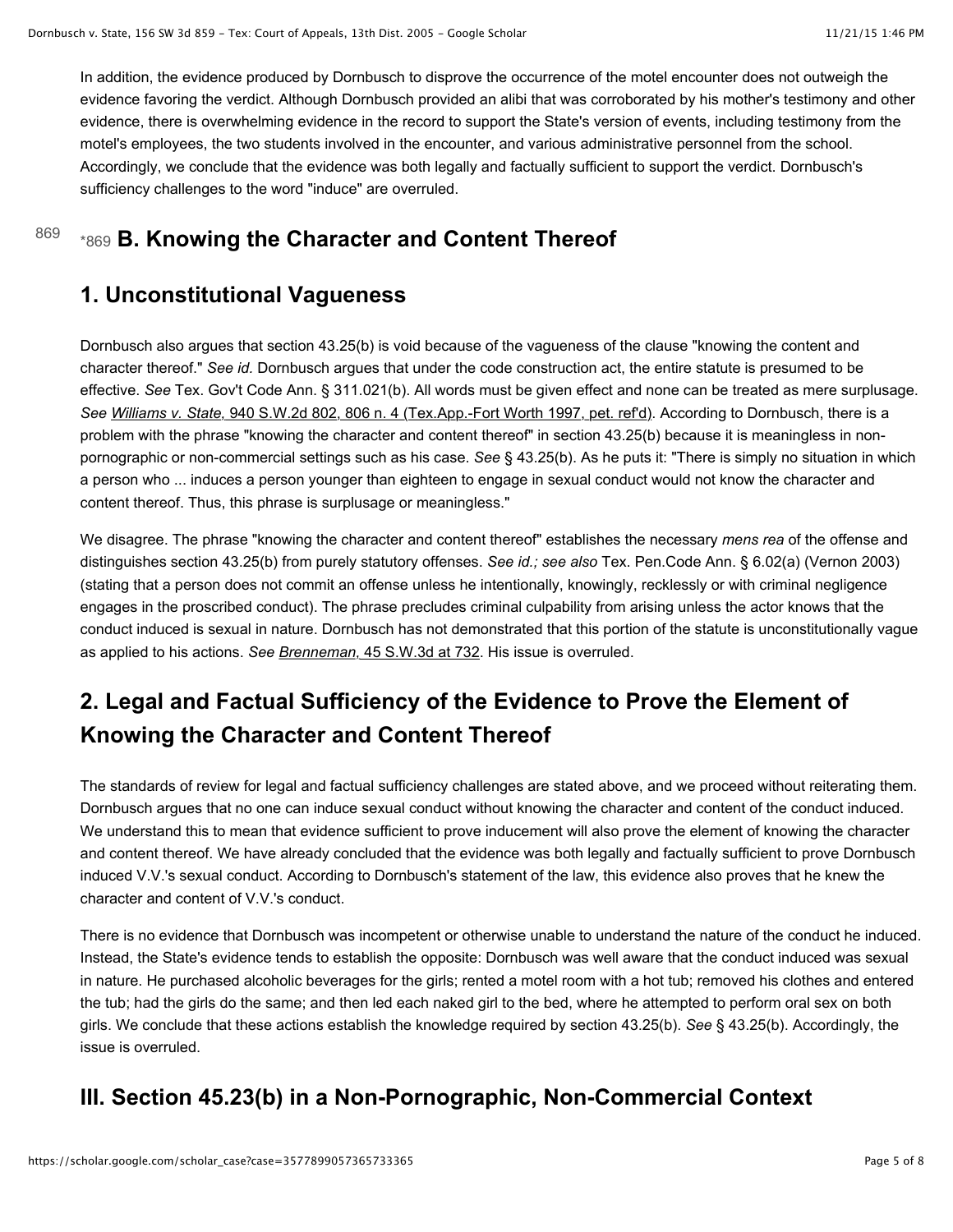Dornbusch argues that section 45.23(b) was intended to apply only to sexual performances and conduct by minors occurring in pornographic, commercial settings. *See id.* He maintains that [\\*870](https://scholar.google.com/scholar_case?case=3577899057365733365#p870) by applying the statute to non-pornographic, non-commercial activity, the State and the trial court have violated the legislative intent of the statute. [870](https://scholar.google.com/scholar_case?case=3577899057365733365#p870)

The starting point in analyzing the meaning of a statute is the language of the statute itself. *Ex Parte Evans,* 964 S.W.2d 643, [646 \(Tex.Crim.App.1998\). When a statute is clear and unambiguous, this Court must apply the plain meaning of its words.](https://scholar.google.com/scholar_case?case=15275940199234949922&hl=en&as_sdt=6,44) *Id.; see also Hines v. State,* [75 S.W.3d 444, 447 \(Tex.Crim.App.2002\).](https://scholar.google.com/scholar_case?case=6263223274905363502&hl=en&as_sdt=6,44) When the words in a statute are ambiguous, or the application of the plain meaning of the words would lead to an absurd result which the legislature could not have intended, the court may look to extra-textual factors to ascertain the statute's meaning. *Evans,* [964 S.W.2d at 646.](https://scholar.google.com/scholar_case?case=15275940199234949922&hl=en&as_sdt=6,44) These factors include, among other matters, the object sought to be attained, circumstances under which the statute was enacted, legislative history, common law or law on similar subjects, consequences of a particular construction, and the title or caption of the statute. *See* Tex. Gov't Code Ann. § 311.023 (Vernon 1998).

Dornbusch was convicted under section 43.25(b) of the penal code for the inducement of sexual conduct by a child in a noncommercial setting. *See* § 43.25(b). He now claims this was an invalid application of the statute, which leads to an absurd result the legislature could not have intended. We disagree.

Section 43.25 was originally enacted in 1977 to address the absence of state law criminalizing the commercial sale, distribution, exhibition, or possession of pornography involving persons younger than seventeen years of age. *See* Acts 1977, 65th Leg., ch. 381, p. 1035, effective June 10, 1977. From 1977 to 1985, the statute simply stated that an offense occurred if a child was authorized, employed, or induced "to engage in a sexual performance." In 1985, the legislature amended the statute to read "to engage in *sexual conduct or* a sexual performance." *See* Acts 1985, 69th Leg., ch. 538, pp. 2133-34, effective Sept. 1, 1985 (emphasis added). Sexual conduct was defined in section 43.25(a) of the statute as a list of proscribed sexual activity. *See* § 43.25(a). The legislature again amended the statute in 1993 to change the definition of a child to persons younger than eighteen, rather than seventeen. *See* Acts 1993, 73rd Leg., ch. 900, pp. 3683-84, effective Sept. 1, 1994.

The post-amendment language of section 43.25(b) criminalizes the inducement of a child's sexual conduct regardless of whether it amounts to a sexual performance. *See* § 43.25(b). When the legislature added "sexual conduct" as an offense under the statute and defined sexual conduct so that it included sex acts without regard for their setting or context, it no longer limited the offense to the pornographic, commercial context. *See Summers v. State,* 845 S.W.2d 440, 442 (Tex.App.-Eastland 1992, [no pet.\). Various other courts have reached this conclusion, applying section 43.25\(b\) to conduct that was both private and no](https://scholar.google.com/scholar_case?case=15093882947170335552&hl=en&as_sdt=6,44)ncommercial in nature. *See Chen v. State,* [42 S.W.3d 926, 931 \(Tex.Crim.App.2001\)](https://scholar.google.com/scholar_case?case=11455251256769922975&hl=en&as_sdt=6,44) (upholding conviction of defendant who attempted to induce child to engage in non-commercial sexual intercourse); *Ex Parte Anderson,* 902 S.W.2d 695, 697-98 [\(Tex.App.-Austin 1995, pet. ref'd\) \(allowing trial to proceed against defendant charged with inducing child to engage in](https://scholar.google.com/scholar_case?case=13615476842622842380&hl=en&as_sdt=6,44) masturbation and sado-masochistic abuse not described as pornographic or commercial); *Summers,* [845 S.W.2d at 441-42](https://scholar.google.com/scholar_case?case=15093882947170335552&hl=en&as_sdt=6,44) (upholding conviction of defendant who attempted to induce child to engage in oral sex even though conduct was not a commercial "sexual performance").

[\\*871](https://scholar.google.com/scholar_case?case=3577899057365733365#p871) We disagree with Dornbusch that the legislature intended for "sexual conduct" to mean only "child pornography exhibiting sexual conduct." *See* § 43.25(a). We find Dornbusch's interpretation of section 43.25(b) to be contrary to the plain language of the statute, its legislative history, and its interpretation by the courts of this state. *See* § 43.25(b). [871](https://scholar.google.com/scholar_case?case=3577899057365733365#p871)

Dornbusch argues that his conviction will lead to absurd results, namely, inconsistency with section 21.11 of the Texas Penal Code, which defines indecency with a child as sexual contact with a child younger than seventeen years of age. *See* Tex. Pen.Code Ann. § 21.11 (Vernon 2003). We disagree. Whether or not consensual sex with a seventeen-year-old is a crime under section 21.11 does not control the interpretation of an entirely different offense in a different section of the penal code. *See id.* Sections 21.11 and 43.25(b) are not in direct conflict and do not have to be considered together: section 21.11 does not legalize consensual sex with a seventeen-year-old; it merely does not allow such an act to be prosecuted as indecency with a child. *See id.;* § 43.25(b).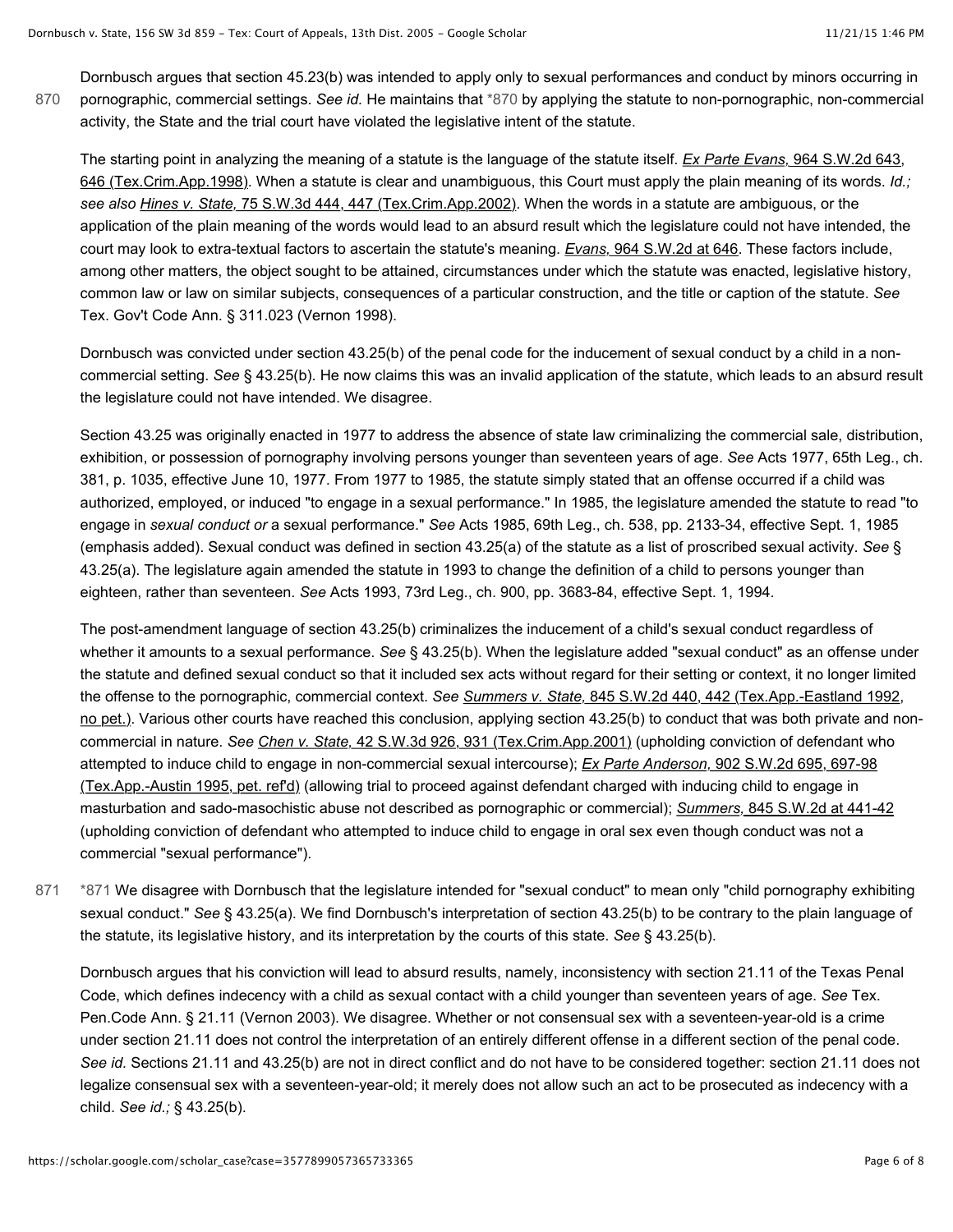Furthermore, section 21.11 is in the part of the penal code that criminalizes offenses against persons, whereas section 43.25 is in the part of the code that criminalizes offenses against the public decency and order. *See* §§ 21.11, 43.25(b). A helpful analogy can be drawn between inducement of sexual conduct by a child and prostitution. Both are offenses against the public decency and order. Prostitution is not a crime against the prostitute; it is an offense against the "public decency and order" because it violates the moral values of society. *See* Tex. Pen.Code Ann. § 43.02 (Vernon 2003). Consequently, a prostitute's consent to sex in exchange for money does not make the conduct legal. It still amounts to prostitution. Similarly, although an adult's consensual sexual contact with a seventeen-year-old cannot be prosecuted as indecency with a child, the teenager's consent to sex does not de-criminalize the adult's conduct under section 43.25(b) because the adult's conduct is a crime against the public, not against the teenager. *See* §§ 21.11, 43.25(b).

Dornbusch argues that when considered together, sections 21.11 and 43.25(b) would allow an adult to have legal sex with a seventeen-year-old if the minor initiates the sexual conduct, while an adult who asks a seventeen-year-old for sex could be prosecuted for inducement. *See* §§ 21.11, 43.25(b). Dornbusch asserts that it is absurd for him to be convicted based on which party initially requested the sexual contact as long as both parties consented.

As a preliminary matter, the evidence does not indicate that Dornbusch was propositioned for sex. To the contrary, the evidence strongly indicates that Dornbusch initiated and induced the sexual conduct. Thus, the instant case does not require this Court to determine whether a criminal offense occurs if a minor initiates sexual contact with an adult. *See* Tex.R.App. P. 47.1. Any such statement in this opinion would be dictum.

It appears that Dornbusch has misread section 43.25(b), which criminalizes employing, inducing, or authorizing sexual conduct by a minor. *See* § 43.25(b). Whether an offense has occurred under section 43.25(b) does not turn on who initially requests sex; it depends on whether an adult knowingly employed, induced, or authorized sexual conduct by a minor. *See id.*

Dornbusch further argues that a new law enacted after his conviction prohibiting educators from engaging in sexual activity with students serves as evidence [\\*872](https://scholar.google.com/scholar_case?case=3577899057365733365#p872) that, at the time of his arrest, no existing law prohibited an adult educator from engaging in consensual sex with a seventeen-year-old student. *See* Tex. Pen.Code Ann. § 21.12 (Vernon Supp.2004-05). On close inspection, the new statute actually undermines Dornbusch's argument because it explicitly states that if "conduct constituting an offense under this section also constitutes an offense under another section of this code, an actor may be prosecuted under either or both sections." *Id.* The new statute thus allows for the possibility that other statutes may also create criminal liability for sexual activity between educators and consenting students, and it specifically authorizes simultaneous prosecution of offenses under the different statutes. *See id.* Even if this were not so, the enactment of subsequent statutes and the analysis of subsequent legislative histories regarding the subsequent statutes are not considered to be particularly relevant factors in a court's interpretation of an older statute. *See* Tex. Gov't Code Ann. § 311.023. [872](https://scholar.google.com/scholar_case?case=3577899057365733365#p872)

For the foregoing reasons, we conclude that section 43.25(b) applies to non-pornographic, non-commercial sexual conduct by children. *See* § 43.25(b). Dornbusch's issue is overruled.

### **IV. Factual Sufficiency of In-Court Identification**

Dornbusch claims that his in-court identification by a motel employee was based on factually insufficient evidence to support the verdict. We have already stated the standard of review for factual sufficiency challenges. A proper factual sufficiency review [should include a discussion of the most important and relevant evidence that supports an appellant's complaint on appeal.](https://scholar.google.com/scholar_case?case=6721274445647831690&hl=en&as_sdt=6,44) *Sims v. State,* 99 S.W.3d 600, 601 (Tex.Crim.App.2003).

Dornbusch complains about the testimony of the motel desk clerk, who testified at trial that she was "100 percent sure" that Dornbusch was the man who rented the motel room on December 8. Dornbusch complains that the clerk had previously testified at an earlier proceeding that she was only "pretty sure" and "80 percent sure" that Dornbusch was the man who rented the room. Although there is some inconsistency between the clerk's in-court testimony and her prior testimony, the